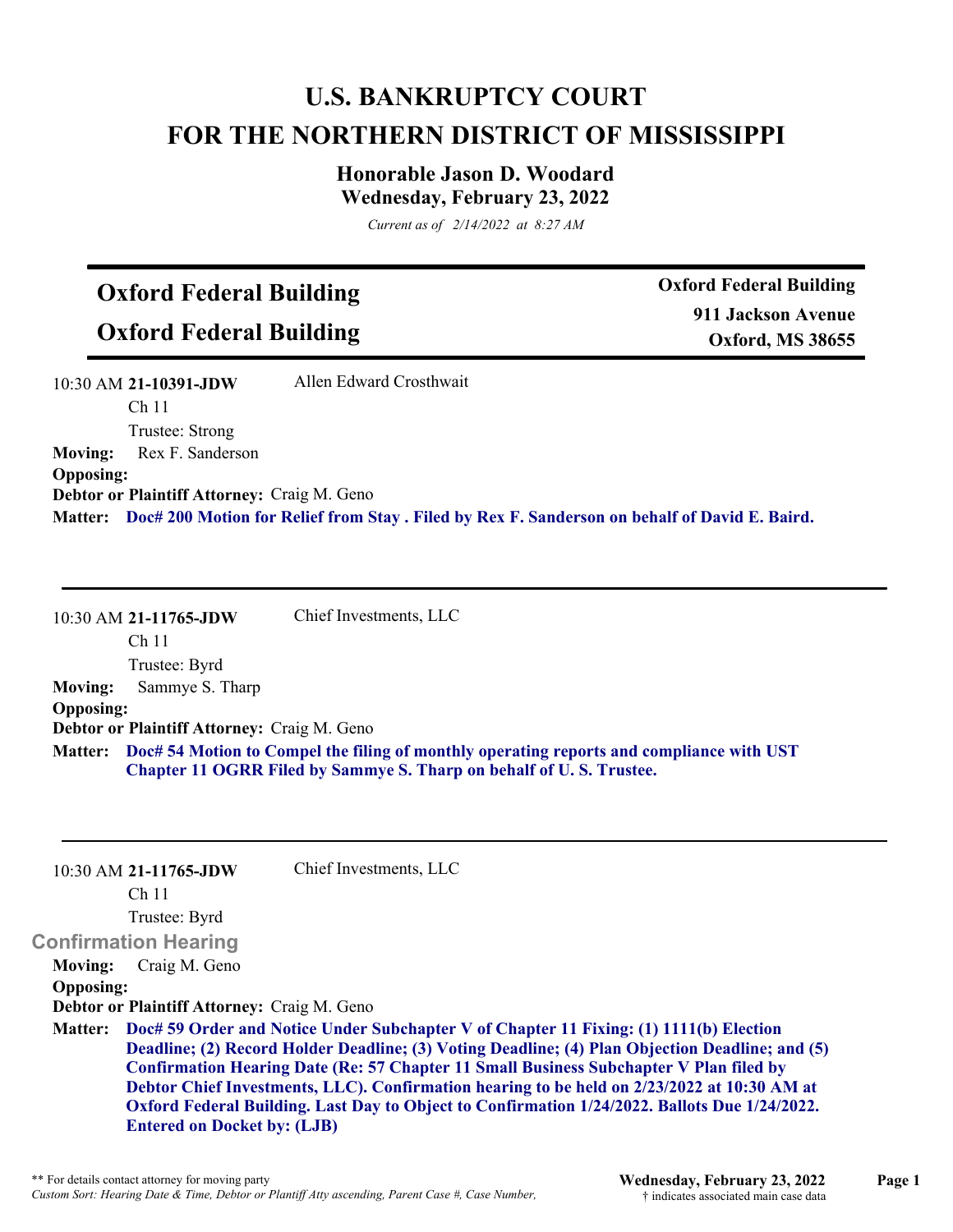|                                    | 10:30 AM 19-14502-JDW                               | Erica R. Balthrop and                                                                                                                                                                                                                                                |
|------------------------------------|-----------------------------------------------------|----------------------------------------------------------------------------------------------------------------------------------------------------------------------------------------------------------------------------------------------------------------------|
|                                    | Ch <sub>11</sub>                                    | Hugh H. Balthrop                                                                                                                                                                                                                                                     |
| <b>Moving:</b><br><b>Opposing:</b> | Bradley P. Jones                                    |                                                                                                                                                                                                                                                                      |
|                                    | Debtor or Plaintiff Attorney: Jeffrey A. Levingston |                                                                                                                                                                                                                                                                      |
|                                    |                                                     | Jeffrey A. Levingston                                                                                                                                                                                                                                                |
| <b>Matter:</b>                     |                                                     | Doc# 159 Motion to Abandon ., Motion for Relief from Stay . Filed by Eric C Miller on behalf of<br><b>Regions Bank. Entered on Docket by: (SGF)</b>                                                                                                                  |
|                                    | 10:30 AM 21-01010-JDW<br>$\dagger$ Ch 13            | Woods et al v. Mr. Cooper (f/k/a Nationstar) et al                                                                                                                                                                                                                   |
|                                    | 15-11842-JDW                                        | Paul S. Woods and Lisa M. Woods                                                                                                                                                                                                                                      |
|                                    | <b>Initial Pretrial Conferences</b>                 |                                                                                                                                                                                                                                                                      |
| <b>Moving:</b>                     |                                                     |                                                                                                                                                                                                                                                                      |
| <b>Opposing:</b>                   |                                                     |                                                                                                                                                                                                                                                                      |
| <b>Matter:</b>                     | Debtor or Plaintiff Attorney: Kevin F. O'Brien      | Doc# 20 Order Scheduling Pre-Trial (Re: 1 Complaint filed by Plaintiff Paul S. Woods, Plaintiff                                                                                                                                                                      |
|                                    | <b>Entered on Docket by: (AOH)</b>                  | Lisa M. Woods). Pre-Trial Conference set for 2/23/2022 at 10:30 AM at Oxford Federal Building.                                                                                                                                                                       |
|                                    |                                                     |                                                                                                                                                                                                                                                                      |
| $1:00$ PM                          | 20-01036-JDW<br>$\dagger$ Ch 11                     | Patel et al v. Patel et al                                                                                                                                                                                                                                           |
|                                    | 20-11593-JDW                                        | 305 Petroleum, Inc.                                                                                                                                                                                                                                                  |
|                                    | <b>Initial Pretrial Conferences</b>                 |                                                                                                                                                                                                                                                                      |
| <b>Moving:</b>                     | Taylor Buntin                                       |                                                                                                                                                                                                                                                                      |
| <b>Opposing:</b>                   |                                                     |                                                                                                                                                                                                                                                                      |
|                                    | Debtor or Plaintiff Attorney: Hugh H. Armistead     | Taylor Buntin                                                                                                                                                                                                                                                        |
| <b>Matter:</b>                     |                                                     | Doc# 3 1:20-ap-1036 State Court Complaint by Nrupesh Patel, Tejal Patel against Bankplus                                                                                                                                                                             |
|                                    |                                                     | Bank, Nabhij Wine, LLC, Nandika Petroleum, LLC, Ohmkisna Hospitality Group, LLC,<br>Vikram Patel, Pleasant Petroleum, LLC, Pleasant Point Investment, LLC, Pragati Investments,<br>LLC, Premier Petroleum Investments, LLC, Premier Point, LLC Entered on Docket by: |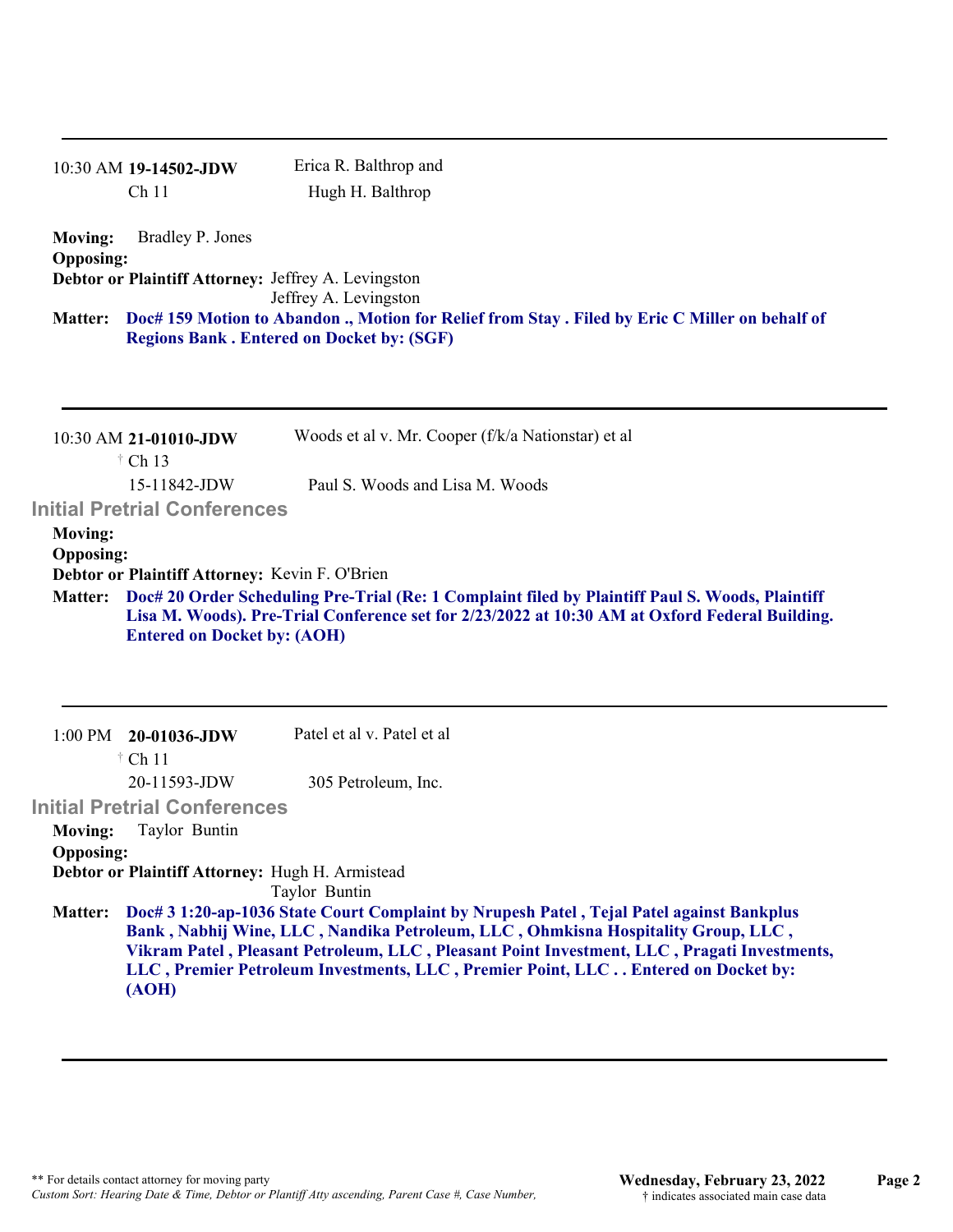1:00 PM **20-11593-JDW**  Ch 11 Trustee: Byrd **Initial Pretrial Conferences**  305 Petroleum, Inc. **Moving:** Michael P. Coury **Opposing: Debtor or Plaintiff Attorney:** Craig M. Geno **Doc# 189 Motion or Premier Capital Investment Group, LLC and Vikram Patel to Temporarily Matter: Allow Claims For Purpose of Voting On Chapter 11 Plan Filed by Michael P. Coury on behalf of Vikram Patel, Premier Capital Investments Group, LLC.**

1:00 PM **20-11593-JDW**  Ch 11 Trustee: Byrd **Initial Pretrial Conferences**  305 Petroleum, Inc. **Moving:** Craig M. Geno **Opposing: Debtor or Plaintiff Attorney:** Craig M. Geno **Doc# 182 Objection to Claim of Vikram M. Patel Filed by 305 Petroleum, Inc.. Responses due by Matter: 1/22/2021.**

1:00 PM **20-11593-JDW**  Ch 11 Trustee: Byrd **Initial Pretrial Conferences**  305 Petroleum, Inc. **Moving:** Craig M. Geno **Opposing: Debtor or Plaintiff Attorney:** Craig M. Geno **Doc# 169 Disclosure Statement Filed by Craig M. Geno on behalf of 305 Petroleum, Inc. Matter: (Attachments: # 1 Exhibits)**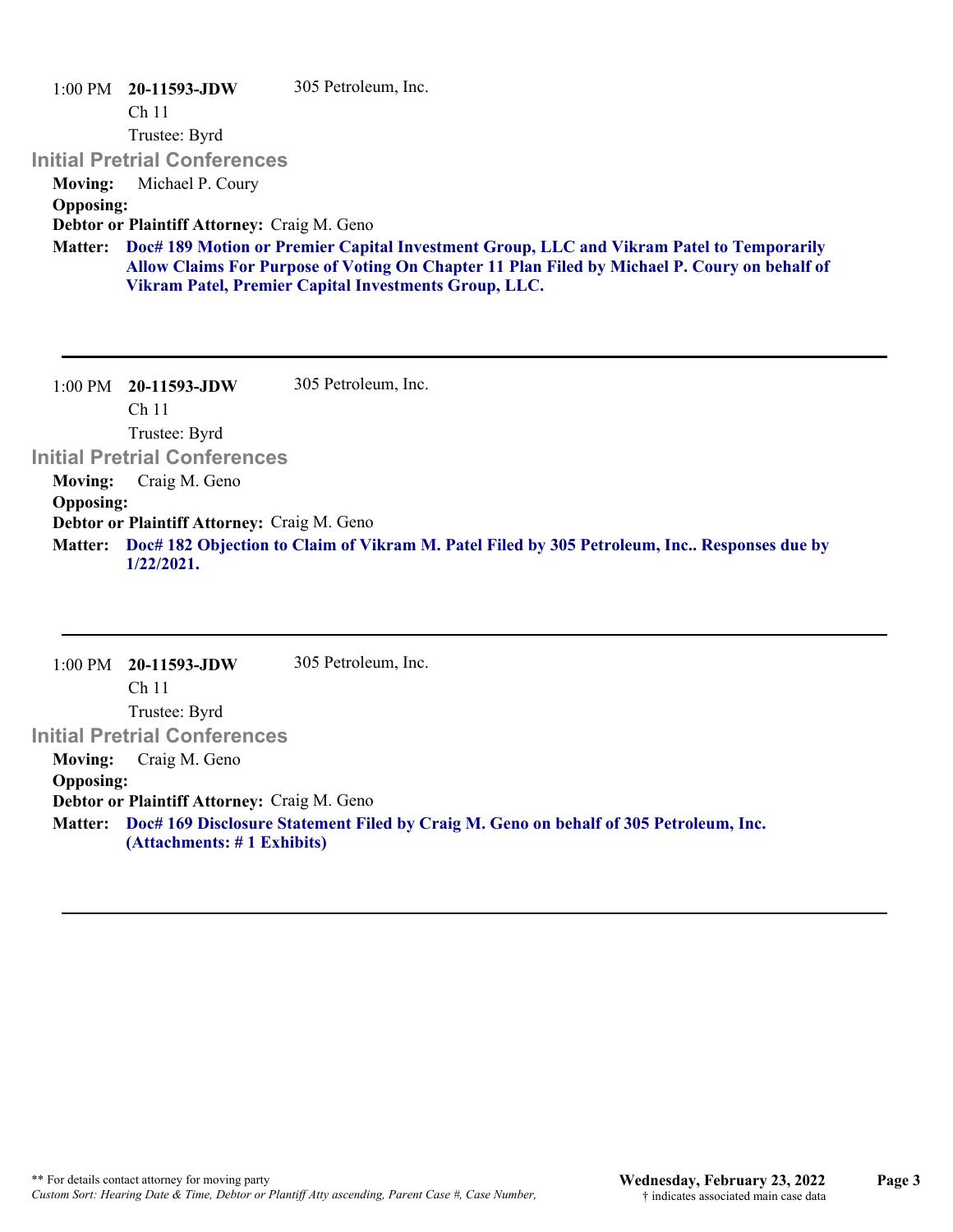|                  | $1:00 \text{ PM}$ 20-11593-JDW              | 305 Petroleum, Inc.                                                                                                                                                                                                                                                                     |
|------------------|---------------------------------------------|-----------------------------------------------------------------------------------------------------------------------------------------------------------------------------------------------------------------------------------------------------------------------------------------|
|                  | Ch <sub>11</sub>                            |                                                                                                                                                                                                                                                                                         |
|                  | Trustee: Byrd                               |                                                                                                                                                                                                                                                                                         |
|                  | <b>Initial Pretrial Conferences</b>         |                                                                                                                                                                                                                                                                                         |
| <b>Moving:</b>   |                                             |                                                                                                                                                                                                                                                                                         |
| <b>Opposing:</b> |                                             |                                                                                                                                                                                                                                                                                         |
|                  | Debtor or Plaintiff Attorney: Craig M. Geno |                                                                                                                                                                                                                                                                                         |
| <b>Matter:</b>   | <b>Exhibits</b> )                           | Doc# 158 Motion to Clarify Motion to Alter and Amend and/or to Clarify Order of October 27,<br>2020 Filed by Craig M. Geno on behalf of Pleasant Point Investment, LLC, Pacific Pleasant<br>Investment, LLC, 305 Petroleum, Inc. (RE: related document(s)150 Opinion). (Attachments: #1 |
| $1:00$ PM        | 20-11593-JDW<br>Ch <sub>11</sub>            | 305 Petroleum, Inc.                                                                                                                                                                                                                                                                     |
|                  | Trustee: Byrd                               |                                                                                                                                                                                                                                                                                         |

**Initial Pretrial Conferences** 

**Moving:** Craig M. Geno

## **Opposing:**

**Debtor or Plaintiff Attorney:** Craig M. Geno

**Doc# 180 Objection to Claim of Premier Capital Investment, LLC Filed by 305 Petroleum, Inc.. Matter: Responses due by 1/22/2021. (Attachments: # 1 Exhibits)**

|                  | $1:00 \text{ PM}$ 20-11594-JDW              | Pacific Pleasant Investment, LLC                                                                       |
|------------------|---------------------------------------------|--------------------------------------------------------------------------------------------------------|
|                  | Ch <sub>11</sub>                            |                                                                                                        |
|                  | Trustee: Byrd                               |                                                                                                        |
|                  | <b>Initial Pretrial Conferences</b>         |                                                                                                        |
| <b>Moving:</b>   | Craig M. Geno                               |                                                                                                        |
| <b>Opposing:</b> |                                             |                                                                                                        |
|                  | Debtor or Plaintiff Attorney: Craig M. Geno |                                                                                                        |
|                  |                                             | Matter: Doc# 139 Disclosure Statement Filed by Craig M. Geno on behalf of Pacific Pleasant Investment, |
|                  | $LLC$ (Attachments: $\#$ 1 Exhibits)        |                                                                                                        |

| $1:00 \text{ PM}$ 20-11594-JDW              | Pacific Pleasant Investment, LLC |  |
|---------------------------------------------|----------------------------------|--|
| Ch <sub>11</sub>                            |                                  |  |
| Trustee: Byrd                               |                                  |  |
| <b>Initial Pretrial Conferences</b>         |                                  |  |
| <b>Moving:</b> Craig M. Geno                |                                  |  |
| <b>Opposing:</b>                            |                                  |  |
| Debtor or Plaintiff Attorney: Craig M. Geno |                                  |  |

**Doc# 106 Objection to Claim of Premier Capital Investment, LLC Filed by Pacific Pleasant Matter: Investment, LLC. Responses due by 9/8/2020.**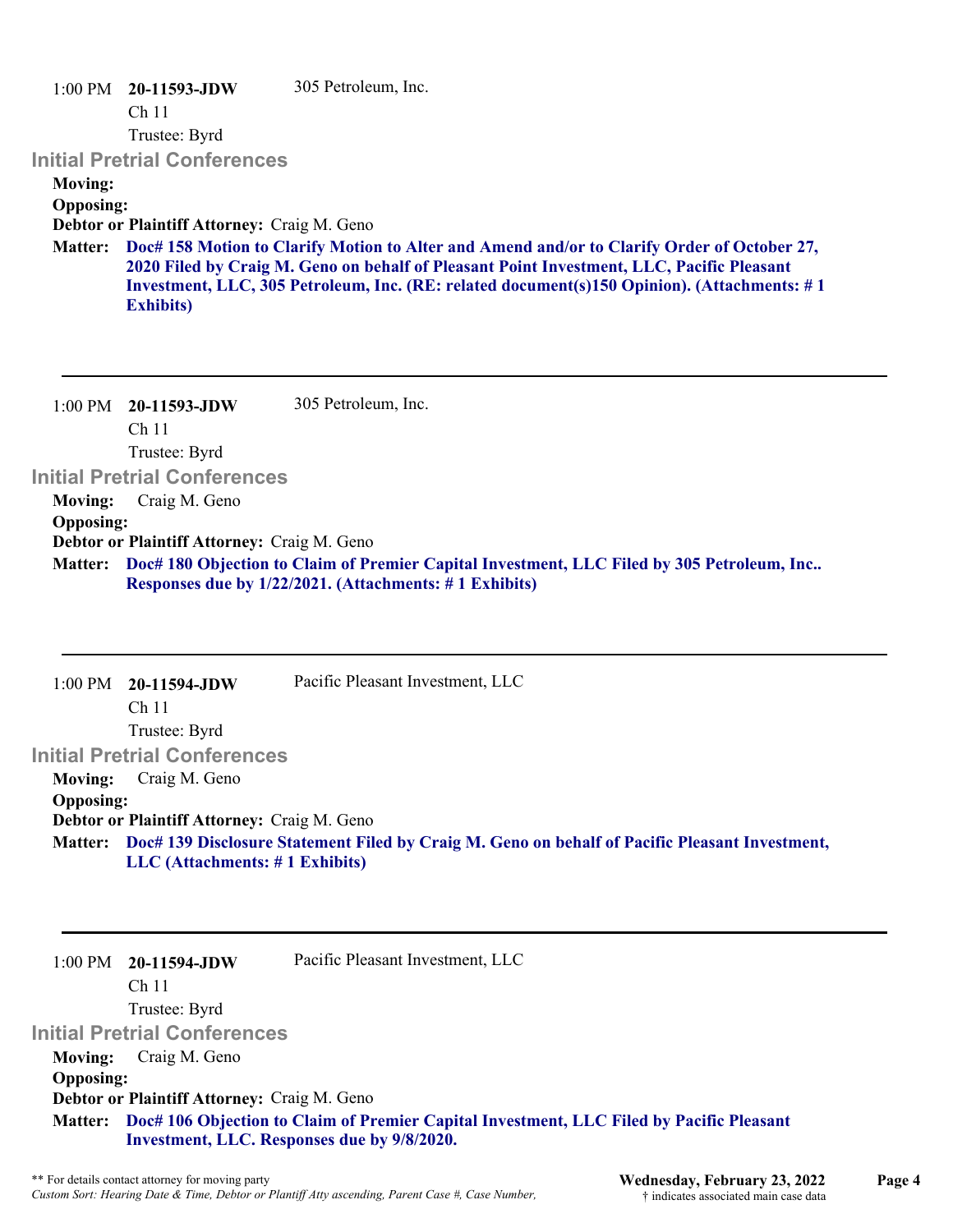|                  | $1:00 \text{ PM}$ 20-11594-JDW                                                                                                                                                                                                                                                                                  | Pacific Pleasant Investment, LLC |
|------------------|-----------------------------------------------------------------------------------------------------------------------------------------------------------------------------------------------------------------------------------------------------------------------------------------------------------------|----------------------------------|
|                  | Ch <sub>11</sub>                                                                                                                                                                                                                                                                                                |                                  |
|                  | Trustee: Byrd                                                                                                                                                                                                                                                                                                   |                                  |
|                  | <b>Initial Pretrial Conferences</b>                                                                                                                                                                                                                                                                             |                                  |
| <b>Moving:</b>   | Craig M. Geno                                                                                                                                                                                                                                                                                                   |                                  |
| <b>Opposing:</b> |                                                                                                                                                                                                                                                                                                                 |                                  |
|                  | Debtor or Plaintiff Attorney: Craig M. Geno                                                                                                                                                                                                                                                                     |                                  |
| <b>Matter:</b>   | Doc# 134 Motion to Clarify Motion to Alter and Amend and/or to Clarify Order of October 27,<br>2020 Filed by Craig M. Geno on behalf of Pleasant Point Investment, LLC, 305 Petroleum, Inc.,<br>Pacific Pleasant Investment, LLC (RE: related document(s)124 Order (Generic)). (Attachments:<br>$# 1$ Exhibits) |                                  |
|                  |                                                                                                                                                                                                                                                                                                                 |                                  |

1:00 PM **20-11594-JDW**  Ch 11 Trustee: Byrd **Initial Pretrial Conferences**  Pacific Pleasant Investment, LLC **Moving:** Craig M. Geno **Opposing: Debtor or Plaintiff Attorney:** Craig M. Geno **Doc# 151 Objection to Claim of Premier Capital Investment, LLC Filed by Pacific Pleasant Matter: Investment, LLC. Responses due by 1/22/2021. (Attachments: # 1 Exhibits Part 1 # 2 Exhibits Part 2)**

|                  | $1:00 \text{ PM}$ 20-11595-JDW              | Pleasant Point Investment, LLC                                                         |
|------------------|---------------------------------------------|----------------------------------------------------------------------------------------|
|                  | Ch <sub>11</sub>                            |                                                                                        |
|                  | Trustee: Byrd                               |                                                                                        |
|                  | <b>Initial Pretrial Conferences</b>         |                                                                                        |
| <b>Moving:</b>   | Craig M. Geno                               |                                                                                        |
| <b>Opposing:</b> |                                             |                                                                                        |
|                  | Debtor or Plaintiff Attorney: Craig M. Geno |                                                                                        |
| <b>Matter:</b>   |                                             | Doc# 113 Objection to Claim of Premier Capital Investment, LLC Filed by Pleasant Point |
|                  |                                             | Investment, LLC. Responses due by 9/8/2020.                                            |
|                  |                                             |                                                                                        |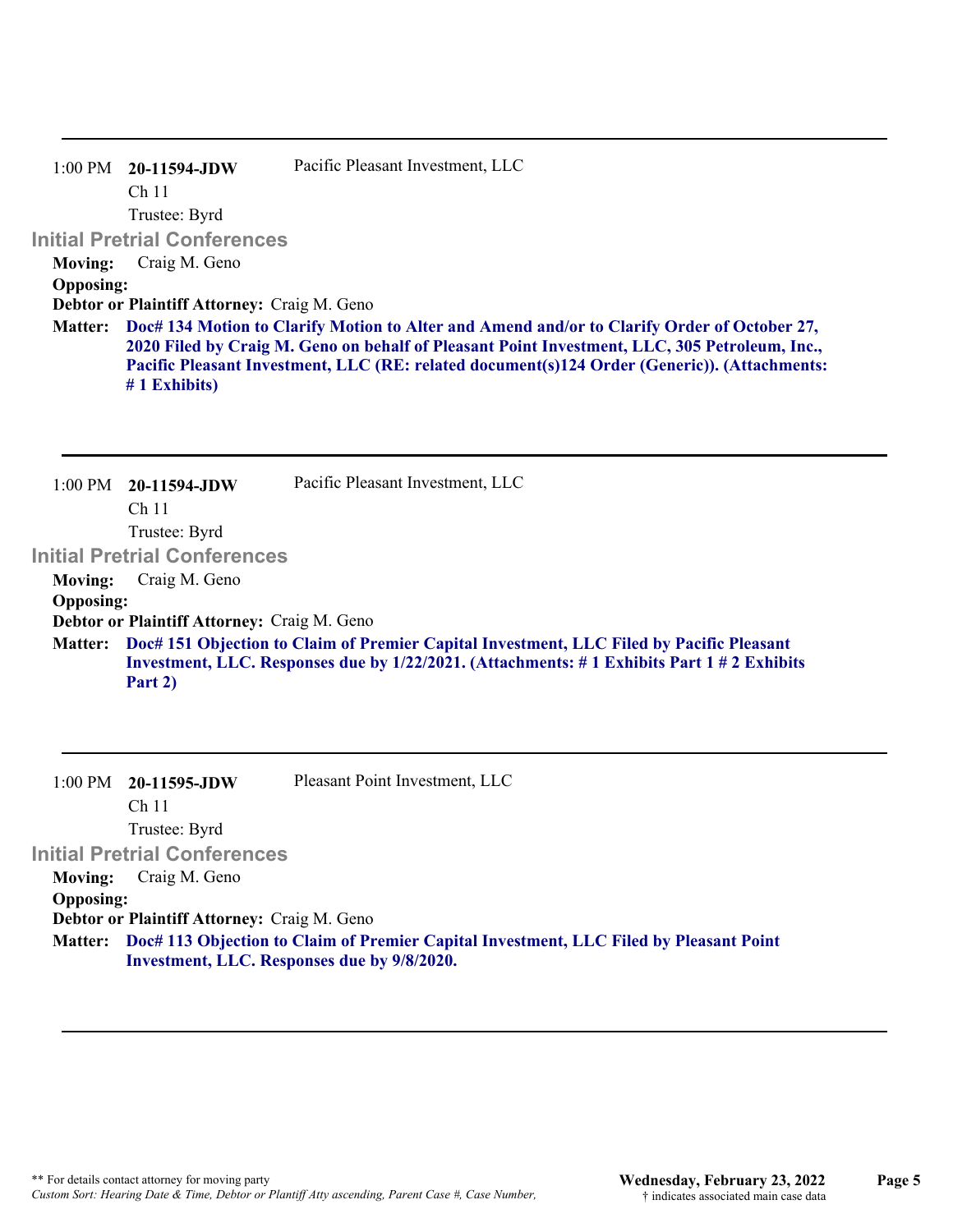|                  | $1:00 \text{ PM}$ 20-11595-JDW                     | Pleasant Point Investment, LLC                                                                       |
|------------------|----------------------------------------------------|------------------------------------------------------------------------------------------------------|
|                  | Ch <sub>11</sub>                                   |                                                                                                      |
|                  | Trustee: Byrd                                      |                                                                                                      |
|                  | <b>Initial Pretrial Conferences</b>                |                                                                                                      |
| <b>Moving:</b>   | Craig M. Geno                                      |                                                                                                      |
| <b>Opposing:</b> |                                                    |                                                                                                      |
|                  | <b>Debtor or Plaintiff Attorney: Craig M. Geno</b> |                                                                                                      |
|                  |                                                    | Matter: Doc# 147 Disclosure Statement Filed by Craig M. Geno on behalf of Pleasant Point Investment, |
|                  | $LLC$ (Attachments: $\# 1$ Exhibits)               |                                                                                                      |
|                  |                                                    |                                                                                                      |
|                  |                                                    |                                                                                                      |
|                  |                                                    |                                                                                                      |

1:00 PM **20-11595-JDW**  Ch 11 Trustee: Byrd **Initial Pretrial Conferences**  Pleasant Point Investment, LLC **Moving:** Craig M. Geno **Opposing: Debtor or Plaintiff Attorney:** Craig M. Geno **Doc# 159 Objection to Claim of Premier Capital Investment, LLC Filed by Pleasant Point Matter:**

**Investment, LLC. Responses due by 1/22/2021.**

| $1:00 \text{ PM}$ | 20-11595-JDW                                | Pleasant Point Investment, LLC                                                                                                                                                                                                                                                                 |
|-------------------|---------------------------------------------|------------------------------------------------------------------------------------------------------------------------------------------------------------------------------------------------------------------------------------------------------------------------------------------------|
|                   | Ch <sub>11</sub>                            |                                                                                                                                                                                                                                                                                                |
|                   | Trustee: Byrd                               |                                                                                                                                                                                                                                                                                                |
|                   | <b>Initial Pretrial Conferences</b>         |                                                                                                                                                                                                                                                                                                |
| <b>Moving:</b>    | Craig M. Geno                               |                                                                                                                                                                                                                                                                                                |
| <b>Opposing:</b>  |                                             |                                                                                                                                                                                                                                                                                                |
|                   | Debtor or Plaintiff Attorney: Craig M. Geno |                                                                                                                                                                                                                                                                                                |
| <b>Matter:</b>    | 1 Exhibits)                                 | Doc# 141 Motion to Clarify Motion to Alter and Amend and/or to Clarify Order of October 27,<br>2020 Filed by Craig M. Geno on behalf of Pacific Pleasant Investment, LLC, 305 Petroleum, Inc.,<br>Pleasant Point Investment, LLC (RE: related document(s)133 Order (Generic)). (Attachments: # |

1:00 PM **20-11596-JDW**  Ch 11

Premier Petroleum Investment, LLC

**Initial Pretrial Conferences** 

**Moving:** Craig M. Geno **Opposing: Debtor or Plaintiff Attorney:** Craig M. Geno **Doc# 196 Objection to Claim of Premier Capital Investment, LLC Filed by Premier Petroleum Matter: Investment, LLC. Responses due by 1/22/2021.**